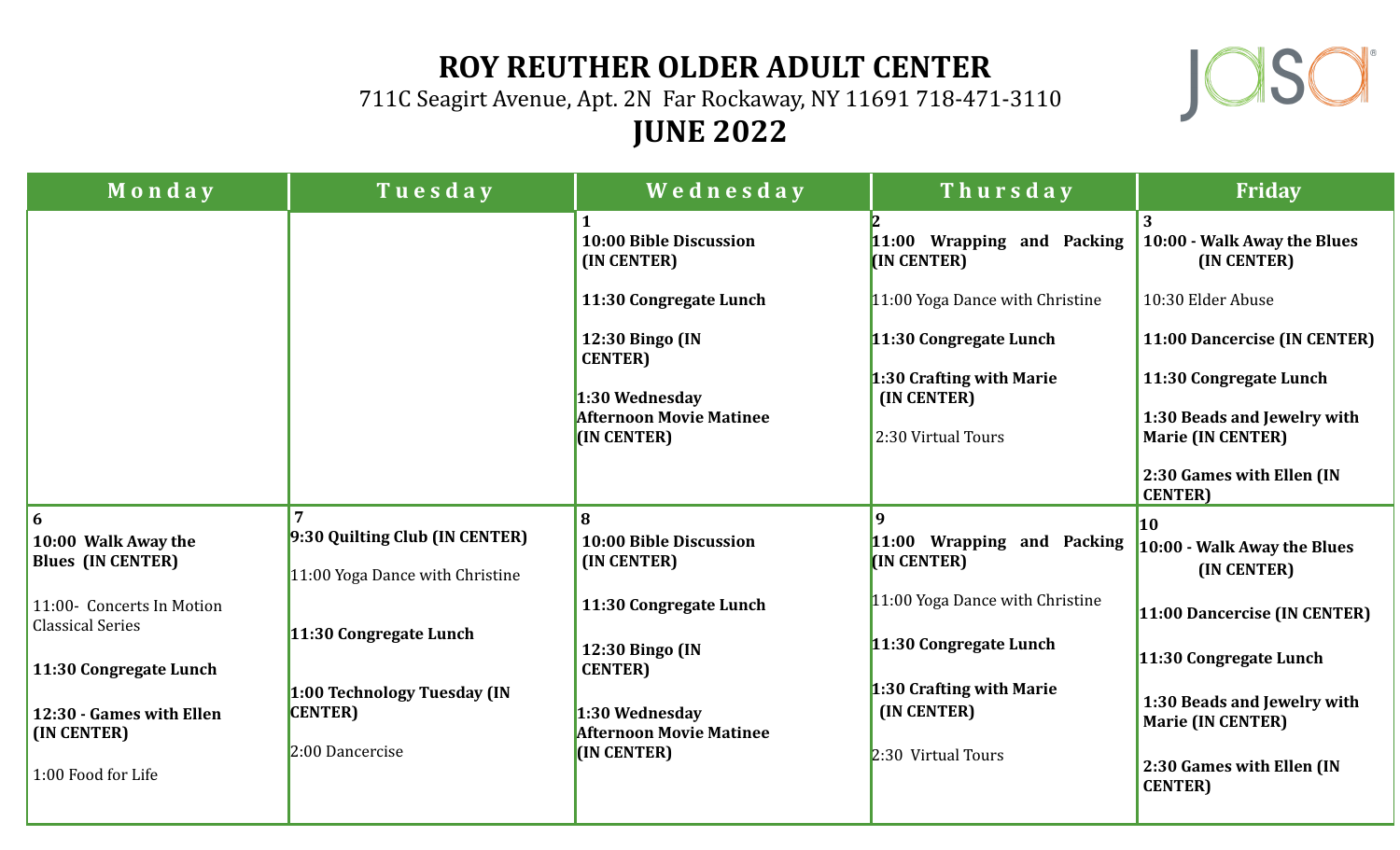| 13<br>10:00 Walk Away the<br><b>Blues (IN CENTER)</b><br>11:00- Concerts In Motion<br><b>Classical Series</b><br>11:30 Congregate Lunch | 14<br>10:00<br><b>Breakfast</b><br>for<br><b>Juneteenth</b><br>11:00 Elder Abuse (IN CENTER)<br>11:30 Congregate Lunch<br>12:00 Food For Life | 15<br>10:00 Bible Discussion<br>(IN CENTER)<br>11:30 Congregate Lunch<br>12:30 Bingo (IN<br><b>CENTER</b> ) | 16<br>11:00 Wrapping and Packing<br>(IN CENTER)<br>11:00 Yoga Dance with Christine<br>11:30 Congregate Lunch<br>1:30 Crafting with Marie | <b>17</b><br>10:00 Walk Away the Blues<br>(IN CENTER)<br>11:00 Dancercise (IN CENTER)<br>11:30 Congregate Lunch<br>1:30 Beads and Jewelry with |
|-----------------------------------------------------------------------------------------------------------------------------------------|-----------------------------------------------------------------------------------------------------------------------------------------------|-------------------------------------------------------------------------------------------------------------|------------------------------------------------------------------------------------------------------------------------------------------|------------------------------------------------------------------------------------------------------------------------------------------------|
| 12:30 Games with Ellen<br>(IN CENTER)                                                                                                   | 1:00 Technology Tuesday (IN<br><b>CENTER</b> )<br>2:00 Dancercise                                                                             | 1:30 Wednesday<br><b>Afternoon Movie</b><br><b>Matinee (IN CENTER)</b>                                      | (IN CENTER)<br>2:30 Virtual Tours                                                                                                        | Marie (IN CENTER)<br>2:30 Games with Ellen (IN<br><b>CENTER</b> )                                                                              |
| <b>20</b>                                                                                                                               | 21                                                                                                                                            | 22                                                                                                          | 23                                                                                                                                       | 24                                                                                                                                             |
| <b>CENTER CLOSED</b>                                                                                                                    | 9:30 Quilting Club (IN CENTER)                                                                                                                | 10:00 Bible Discussion (IN CENTER)                                                                          | 11:00 Wrapping and Packing<br>(IN CENTER)                                                                                                | 10:00 - Walk Away the Blues<br>(IN CENTER)                                                                                                     |
| <b>FOR JUNETEENTH</b>                                                                                                                   | 11:00 Yoga Dance with Christine                                                                                                               | 11:30 Congregate Lunch                                                                                      |                                                                                                                                          | 11:00 Dancercise (IN CENTER)                                                                                                                   |
|                                                                                                                                         | 11:30 Congregate Lunch                                                                                                                        | 12:30 Bingo (IN<br><b>CENTER</b> )                                                                          | 11:00 PPMNY Cooking Demo (IN<br><b>CENTER</b> )                                                                                          | 11:30 Congregate Lunch                                                                                                                         |
|                                                                                                                                         | 1:00 Technology Tuesday (IN<br><b>CENTER</b> )                                                                                                | 1:00 Food for Life                                                                                          | 12:00 Congregate Lunch<br>1:30 Crafting with Marie                                                                                       | 1:30 Beads and Jewelry with<br><b>Marie (IN CENTER)</b>                                                                                        |
|                                                                                                                                         | $2:00$ Dancercise                                                                                                                             | 1:30 Wednesday<br><b>Afternoon Movie Matinee</b><br>(IN CENTER)                                             | (IN CENTER)<br>2:30 Virtual Tours                                                                                                        | 2:30 Games with Ellen (IN<br><b>CENTER</b> )                                                                                                   |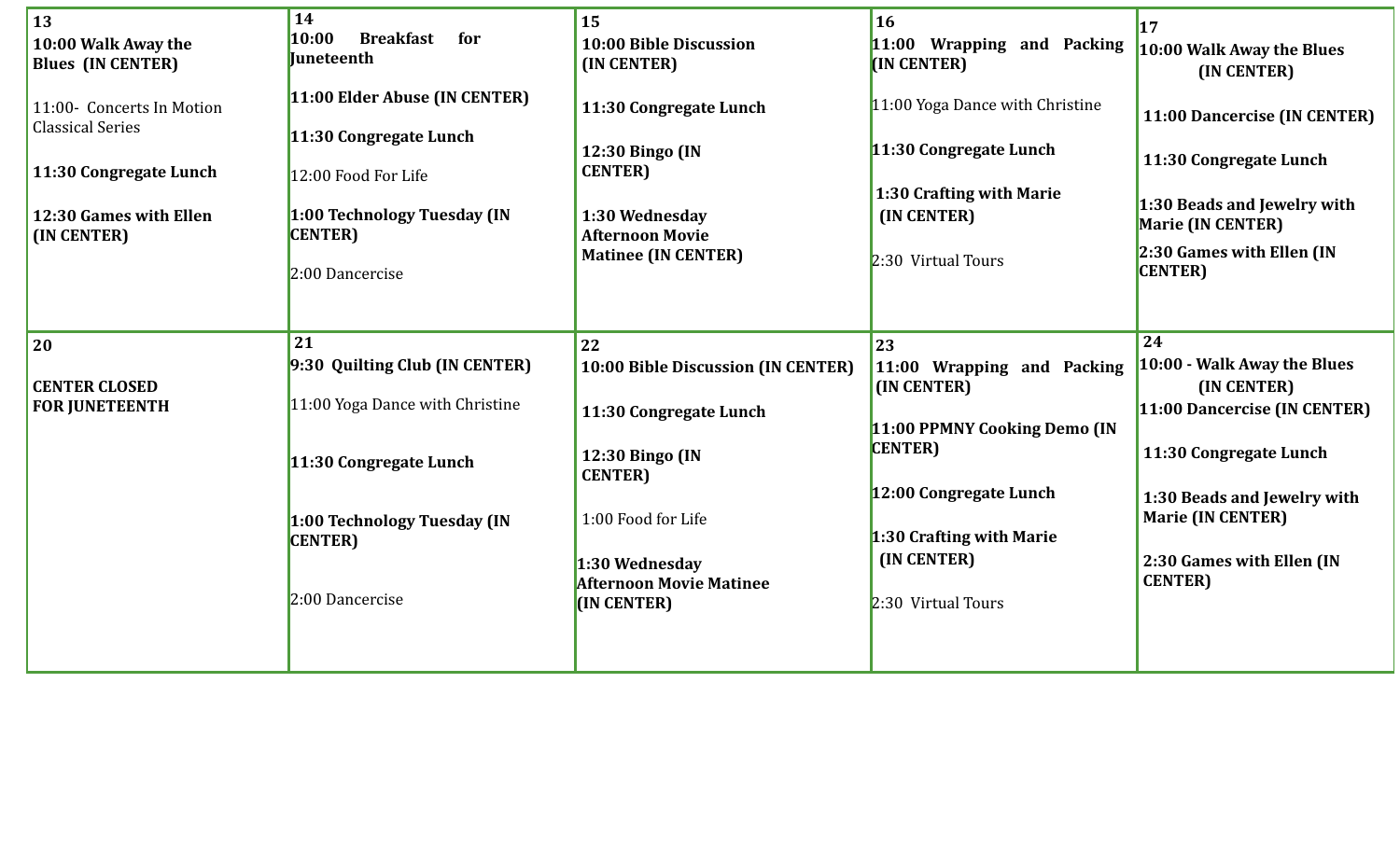| 9:30 Quilting Club (IN CENTER)<br>10:00 Bible Discussion (IN CENTER)<br>10:00 Walk Away the<br>11:00 Wrapping and Packing<br><b>Blues (IN CENTER)</b><br>(IN CENTER)<br>11:00 Yoga Dance with Christine<br>11:30 Welcome Summer<br>11:00 PPMNY Cooking Demo (IN<br>Pizza Lunch<br>11:00- Concerts In Motion<br><b>CENTER</b><br><b>Classical Series</b><br>11:30 Congregate Lunch<br>12:30 Bingo (IN<br>12:00<br>Lunch<br>Congregate<br>11:30 Congregate Lunch<br><b>CENTER</b> )<br><b>Followed by an Ice Cream Social</b><br>1:00 Technology Tuesday (IN<br><b>CENTER</b><br>12:30 Games with Ellen<br>1:30 Wednesday<br>1:30 Crafting with Marie<br><b>Afternoon Movie Matinee</b><br>(IN CENTER)<br>2:00 Dancercise<br>(IN CENTER)<br>(IN CENTER)<br>1:00 Food for Life<br>2:30 Virtual Tours | 27 | 28 | 29 | 30 |  |
|---------------------------------------------------------------------------------------------------------------------------------------------------------------------------------------------------------------------------------------------------------------------------------------------------------------------------------------------------------------------------------------------------------------------------------------------------------------------------------------------------------------------------------------------------------------------------------------------------------------------------------------------------------------------------------------------------------------------------------------------------------------------------------------------------|----|----|----|----|--|
| <b>PROUD PARTNER</b>                                                                                                                                                                                                                                                                                                                                                                                                                                                                                                                                                                                                                                                                                                                                                                              |    |    |    |    |  |



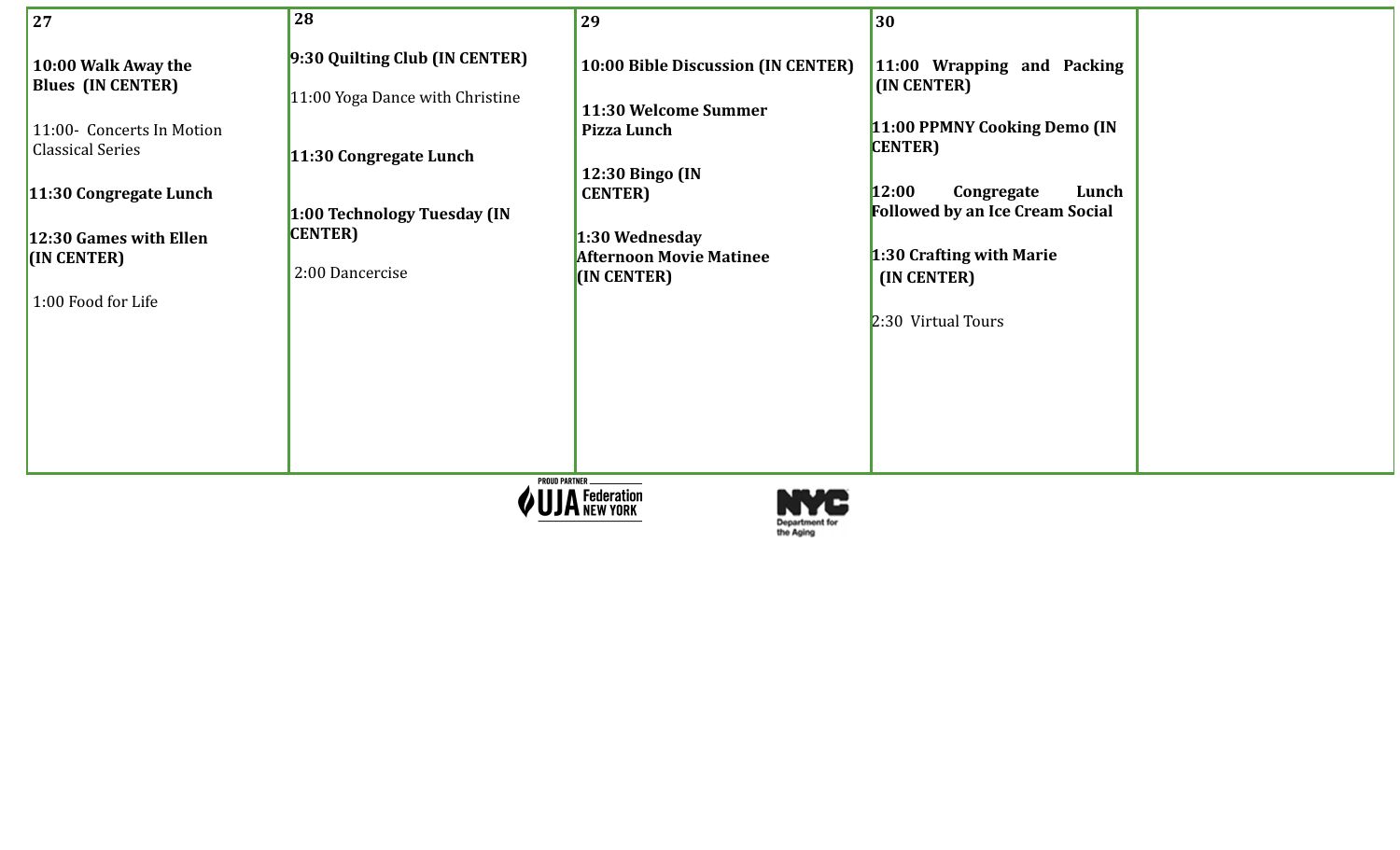

## **ROY REUTHER OLDER ADULT CENTER**

711C Seagirt Avenue, Apt. 2N Far Rockaway, NY 11691 718-471-3110

## **JUNE 2022**

| Monday                                                                                                                                    | Tuesday                                                                                                                                                                       | Wednesday                                                                                                                                        | Thursday                                                                                                                              | Friday                                                                                                                                                       |
|-------------------------------------------------------------------------------------------------------------------------------------------|-------------------------------------------------------------------------------------------------------------------------------------------------------------------------------|--------------------------------------------------------------------------------------------------------------------------------------------------|---------------------------------------------------------------------------------------------------------------------------------------|--------------------------------------------------------------------------------------------------------------------------------------------------------------|
| <b>NOTE: MENU SUBJECT TO</b><br><b>CHANGE</b>                                                                                             |                                                                                                                                                                               | Pasta w/Meat Sauce<br><b>Italian Blend Vegetables</b><br><b>Strawberry Applesauce</b><br>Orange Juice<br><b>Milk</b>                             | <b>Roasted Chicken</b><br><b>Potato Kugel</b><br><b>Carrot Tzimmes</b><br><b>Banana</b><br><b>Orange Juice</b><br><b>Milk</b>         | <b>Egg Salad</b><br><b>Red Potato Salad</b><br><b>Health Salad</b><br>Kiwi<br><b>Apple Juice</b><br><b>Milk</b>                                              |
| 6<br><b>Fish Francaise</b><br><b>Rice A Roni</b><br><b>Steamed Carrots</b><br>Kiwi<br><b>Apple Juice</b><br><b>Milk</b>                   | <b>Baked Turkey Breast</b><br><b>Mashed Sweet</b><br><b>Potatoes</b><br><b>Whole Grain Stuffing</b><br><b>Vegetable Mix</b><br>Apple<br>Orange Juice<br><b>Milk</b>           | <b>Turkey Burger</b><br><b>Mashed Sweet</b><br><b>Potatoes</b><br><b>Creamy Spinach</b><br>Peach Applesauce<br>Orange Pineapple<br>Juice<br>Milk | <b>Cranberry Chicken</b><br><b>Noodle Kugel</b><br><b>Green Beans</b><br><b>Banana</b><br><b>Orange Juice</b><br><b>Milk</b>          | <b>10</b><br><b>Egg Salad</b><br><b>Bowtie Pasta Salad</b><br><b>Three Bean Salad</b><br><b>Challah Bread</b><br><b>Orange</b><br><b>Apple Juice</b><br>Milk |
| 13<br><b>Peppered Steak</b><br><b>Chow Fun Noodles</b><br><b>Oriental Blend Vegetables</b><br>Orange<br><b>Apple Juice</b><br><b>Milk</b> | 14<br><b>Black Bean and</b><br><b>Mushroom Burger</b><br><b>Smashed Red</b><br><b>Potatoes</b><br><b>Green Bean Salad</b><br>Applesauce<br><b>Orange Juice</b><br><b>Milk</b> | $\overline{15}$<br><b>Chicken Patty</b><br><b>Smashed Red</b><br><b>Potatoes</b><br><b>Roasted Beets</b><br>Kiwi<br>Apple juice<br><b>Milk</b>   | 16<br><b>Chicken Schwarma</b><br><b>Lentils with Spiced Rice</b><br><b>Israeli Salad</b><br><b>Banana</b><br><b>Orange Juice Milk</b> | 17<br><b>Egg Salad</b><br><b>Macaroni and Pea Salad</b><br><b>Russian Coleslaw</b><br>Pear<br><b>Apple Juice</b><br><b>Milk</b>                              |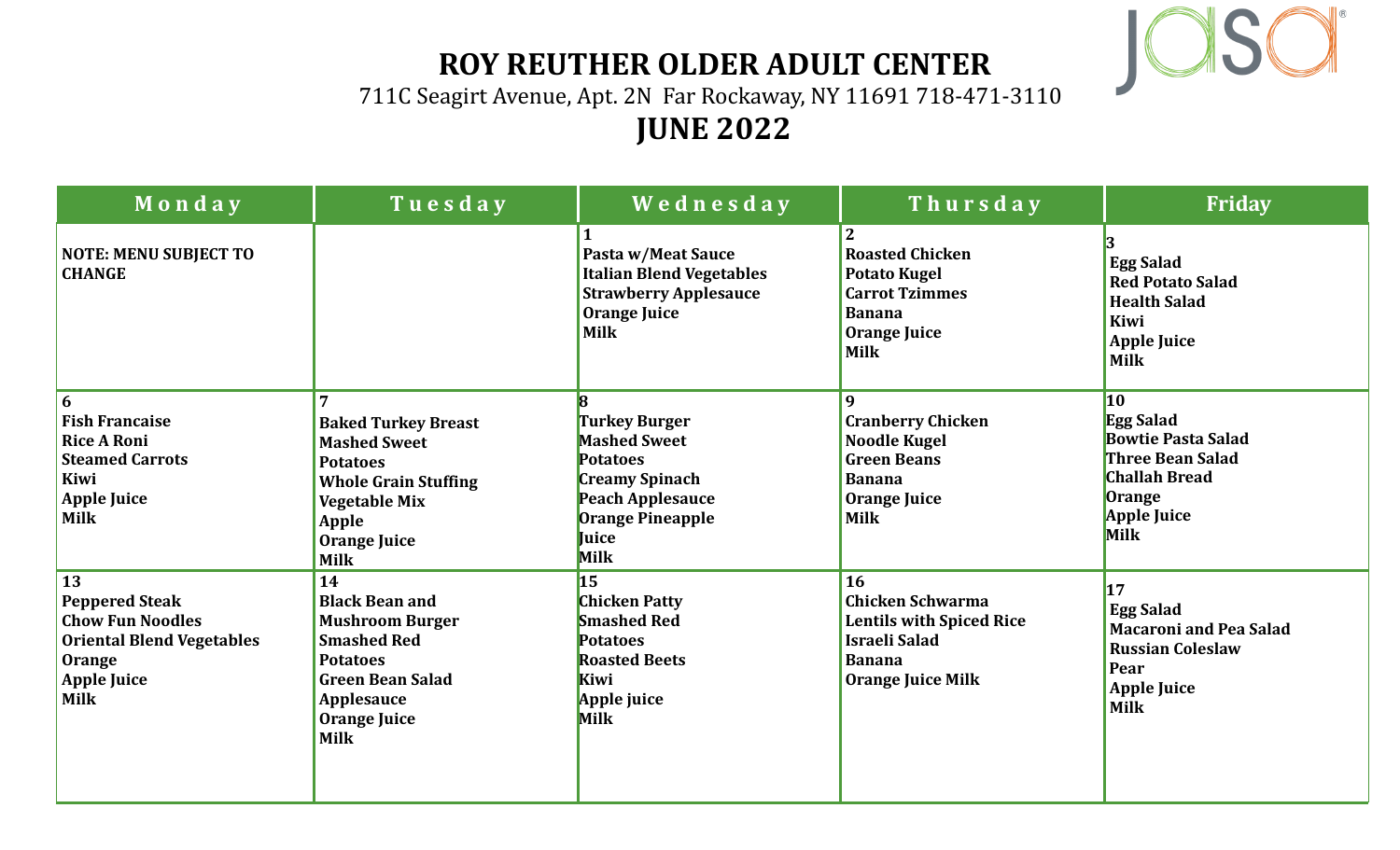| 20<br><b>CENTER CLOSED FOR</b><br><b>JUNETEENTH</b>                                                                 | 21<br><b>Stuffed Cabbage</b><br><b>Toasted Barley</b><br><b>Capri Blend Vegetables</b><br>Pear<br><b>Apple Juice</b><br>Milk | 22<br>Pasta w/Meat Sauce<br><b>Italian Blend Vegetables</b><br><b>Strawberry Applesauce</b><br>Orange Juice<br><b>Milk</b> | 23<br><b>Roasted Chicken</b><br><b>Potato Kugel</b><br><b>Carrot Tzimmes</b><br><b>Banana</b><br>Orange Juice<br><b>Milk</b>       | 24<br><b>Turkey Salad</b><br><b>Bowtie Pasta Salad</b><br><b>Cucumber and Red Bean</b><br><b>Salad</b><br>Apple<br>Orange Pineapple Juice<br><b>Milk</b> |
|---------------------------------------------------------------------------------------------------------------------|------------------------------------------------------------------------------------------------------------------------------|----------------------------------------------------------------------------------------------------------------------------|------------------------------------------------------------------------------------------------------------------------------------|----------------------------------------------------------------------------------------------------------------------------------------------------------|
| 27<br><b>Salmon Cakes</b><br><b>Mashed Potatoes</b><br><b>Creamed Spinach</b><br>Pear<br><b>Apple Juice</b><br>Milk | 28<br><b>Beef Pot Roast</b><br>Kasha Varnishkes<br><b>Steamed Broccoli</b><br>Apple<br>Orange Juice<br><b>Milk</b>           | 29<br>Pizza Lunch -<br><b>Special Event</b>                                                                                | 30<br><b>Lemon Chicken</b><br><b>Roast Potatoes</b><br><b>Winter Blend Chicken</b><br><b>Banana</b><br>Orange Juice<br><b>Milk</b> |                                                                                                                                                          |